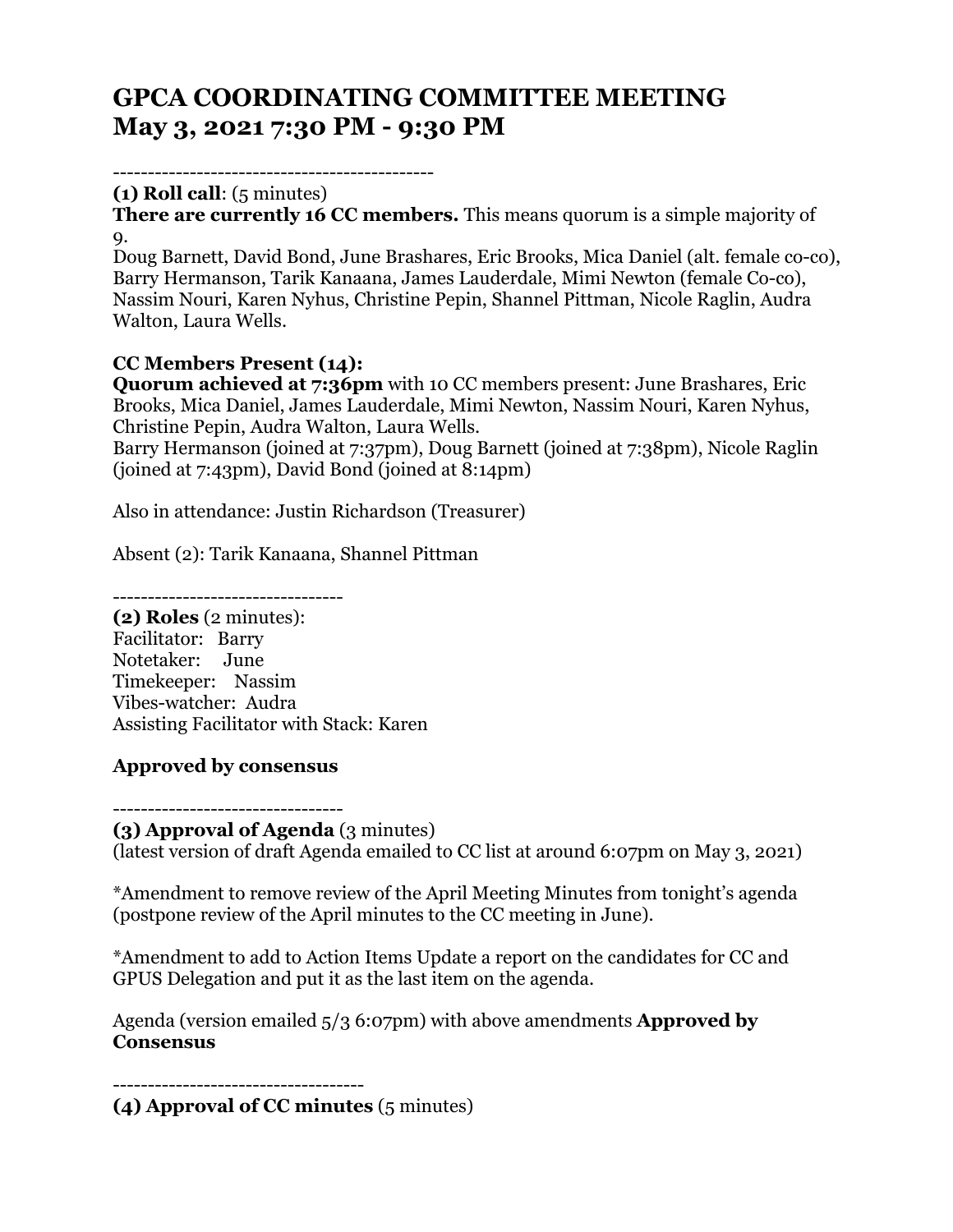Approval of Revised Draft March 2021 CC Minutes as posted by Mimi on behalf of James to the CC list on April 26, 2021.

#### **Approved by Consensus**

*(April CC Minutes postponed to the CC meeting in June)*

### ---------------------------------------

#### **(5) Consent Items** (5 minutes)

Background and Purpose: The consent calendar is intended to pass non-controversial items or items consensed to prior to the actual meeting. Any item may be objected to and that item will be placed at the end of the evening's agenda.

\*Proposal\*: Accept the following committee reports for inclusion in the meeting minutes:

Clearinghouse and Grow monthly report Appendix A Finance and Fundraising monthly report Appendix B Media Committee monthly report. Appendix D ERWG Monthly Report. Appendix E Bylaws Committee Report. Appendix F SCSC Monthly Report. Appendix G

\*Amendment to add IT Monthly Report as Appendix H **Approved by Consensus**

-------------------------------

### **(6) Action Item Update**

[POST PONED TO JUNE 2021 MEETING] *Added an update on the applications received from candidates for CC and GPUS Delegation and put that update as the last item on the agenda (See agenda item #9)*

**-------------------------------** 

**(7) Review of the updated CC Internal Procedures** (15 minutes)

Sponsor: Nassim

Background: The GPCA CC recently passed a streamlined version of the CC Internal Procedures and this is a review of these changes to refresh our collective understanding of our rules and processes.

Proposal: Review of the updated CC Internal Procedures (Nassim Nouri, 30 min) References: CC Internal Procedures - Appendix C

Nassim presented on the updated CC Internal Procedures. Followed by Q&A and Discussion

Suggestion was made to rotate meeting roles and to plan well in advance of CC meetings who will do each of the roles.

\*Proposal for the next CC Meeting in June for the roles to be filled as follows: Vibes: Mimi; Timekeeper: Karen; Assisting Facilitator with Stack: June; Facilitator: Nassim; Notetaker: Barry

## **Approved by Consensus**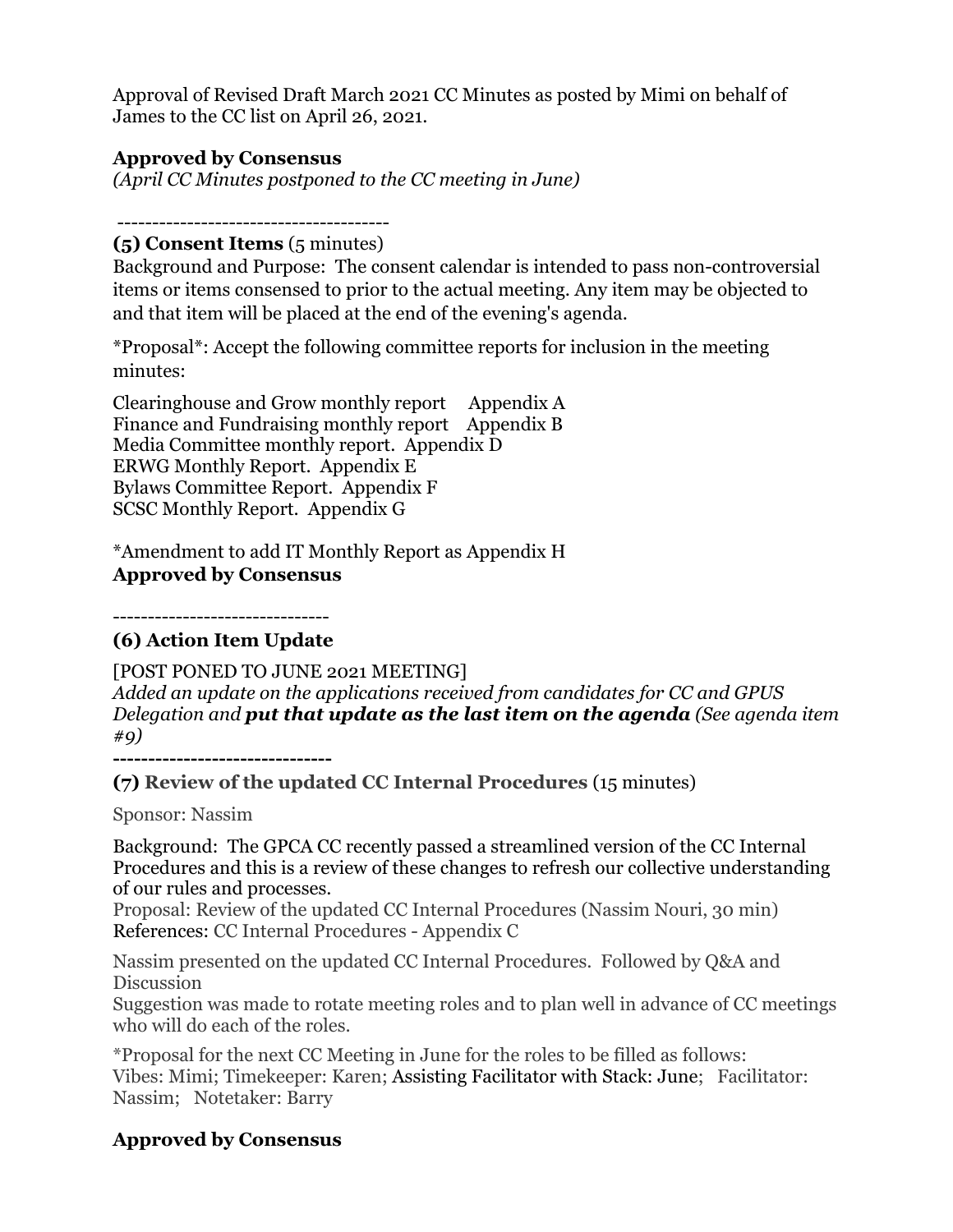#### **------------------------------- (8) Proposal for CC Censure of Eric Brooks** (30 minutes)

Co-Sponsors: Mimi Newton, Mica Daniel, Laura Wells, June Brashares, Nassim Nouri, Christine Pepin, Nicole Raglin, Audra Walton, David Bond, Barry Hermanson, James Lauderdale

\*Proposal\* for CC Censure of Eric Brooks

Background and Purpose: Green activists working within the Green Party of California are prepared to work hard in the struggle for a better world, most with limited resources, time and bandwidth. Therefore we should not create nor accept a working environment that makes people feel alienated, abused, and stressed to the degree that they want to back away and even quit.

The purpose of this "proposal to censure" is to raise awareness and name the behaviors that Eric Brooks has exhibited in working within GPCA committees, the Standing General Assembly, GPCA email lists, and other public arenas in the past few years, and take steps to stop those behaviors as soon as possible.

#### **Problematic Conduct in GPCA**

1. **Abusive, threatening, demeaning, hostile communications**. Communications with/on CC, Committees, SGA, Facebook, emails other public forums etc. with GPCA committee members and volunteers, candidates, and members of the public in such a way that recipients feel personally attacked, insulted, patronized, silenced, demeaned, disrespected, and inclined to leave the interactions and/or organization, causing harm to people and also to the credibility of GPCA.

2. **Dominating behavior on the CC**, speaking on almost every agenda item, often multiple times, often engaging in time-consuming one-on-ones, and misuse/overuse of "point of information/clarification."

3. **Joining the process late** on significant GPCA decisions and demanding major revisions, such as on platform planks. This conduct disregards others' considered work and contributions, and ignores designated discussion and voting periods.

4. **Submitting late CC agenda items**, often on lengthy complex proposals, non-time sensitive, at times using \*\*URGENT\*\* false flags. These take up excessive agenda approval time, ignoring our process and disrespecting the CC members' time and energy.

### 5. **Routinely submitting CC proposals without engagement with**

**others.** Submitting complex proposals without seeking expert input or engaging other CC members, which routinely fail to arrive at collective agreements.

6. **Failure to take responsibility** for follow through on sponsored proposals, shifting the work to others, or abandoning proposals that require follow up and additional work.

7. **Claiming ownership and authority** on other volunteers' work and assuming authority to speak on behalf of the CC or the GPCA inappropriately.

#### 8. **Expressing expertise and experience in multiple areas that supersede that of others**.

9. **Disrespecting the ethic of consensus** through statements that are often heard by others as declarative and dismissive in the manner of the following, although it may not be word-for-word:

"I am right."

"You don't understand."

"You must…"

"Anyone who disagrees with this is wrong."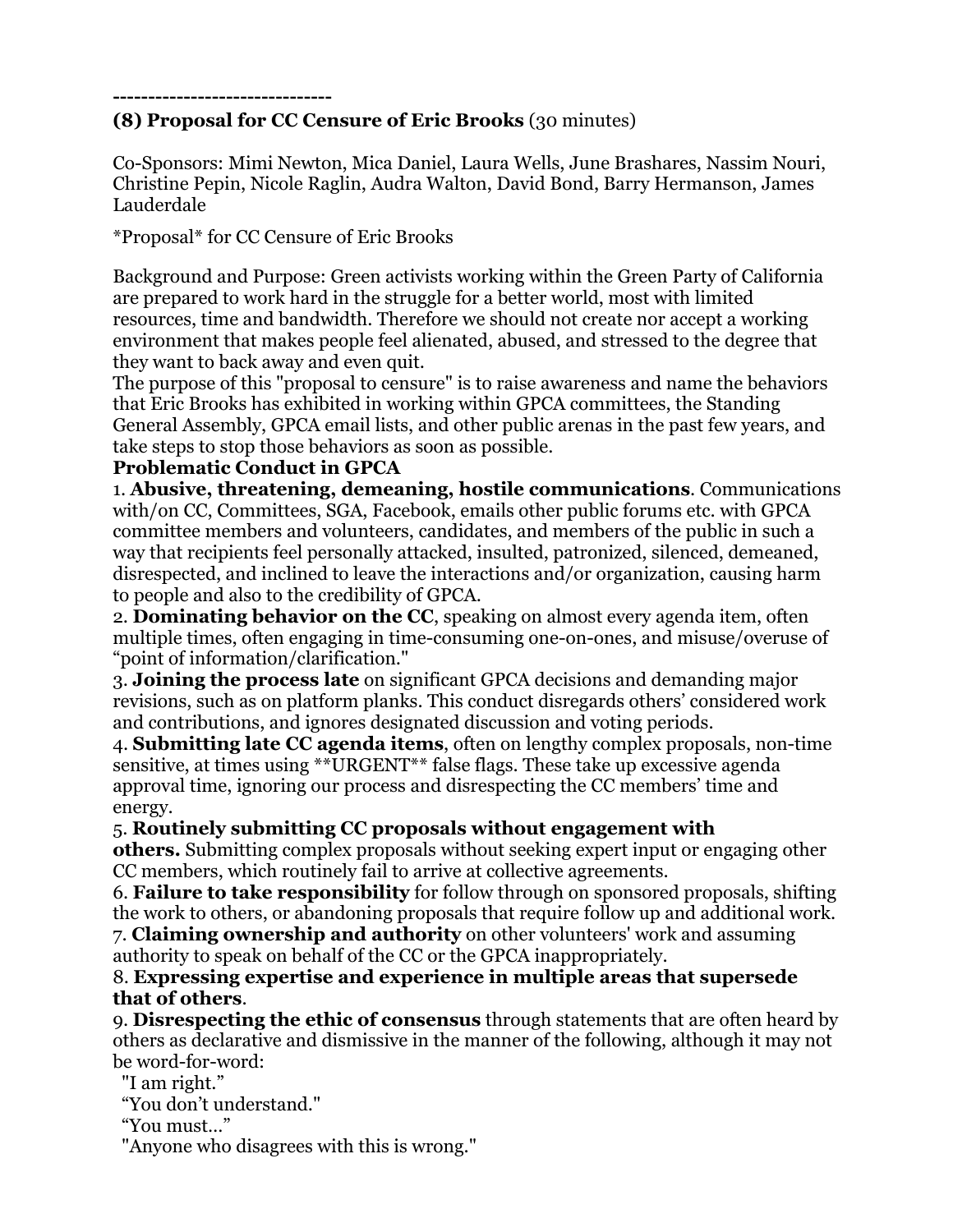"I know better than the rest of you."

"This is what the prior person was trying to say."

- "This is the final word."
- "What I want to talk about is urgent and important."
- "I have the most experience on …."

—— In summary, the sponsors of this proposal have experienced the impact of Eric Brooks' problematic behaviors. We have also heard from other Green activists who have felt bullied, personally attacked, and frustrated by some of these behaviors to the point of backing away and/or resigning. This is unacceptable particularly at a time of great need for our volunteers and activists to feel an increased energy for contributing toward advancing the Green Party and Green values.

Repeated efforts on the part of individuals on email lists, CC calls, group discussions and one-on-one conversations for the past three years have failed to persuade Eric Brooks to course-correct and take steps to repair and strengthen his working relationships within the GPCA.

### **Terms of Censure and Implementation:**

1 - The Coordinating Committee states that Eric Brooks' participation on the CC is not aligned with the mission and goals of the CC, and that his problematic behaviors have hindered the work of the CC. Therefore the members of the Coordinating Committee do not recommend re-election of Eric Brooks to the CC.

2 - The CC will defer any applications for Standing Committee appointments from Eric Brooks' pending his volunteering and participation on that committee's work for a minimum of three months, after which the application may be resubmitted with that committee's letter of support for his appointment.

3 - The CC will strictly limit Eric Brooks' speaking time at any CC meetings to a total of 7.5 minutes or less. This is to enable other members of the CC equal time. (Meetings are 120 minutes, 120 divided by the current # of 16 CC members equals 7.5 minutes per member).

4 - The CC will not accept any proposals from Eric Brooks unless he works with at least one other member of the CC as co-sponsors to ensure that format, timelines, implementation and follow through are done appropriately.

5. The CC will consider additional administrative action in case of failure to correct these or the commission of future abuses.

Laura presented the Proposal for CC Censure of Eric Brooks Followed by Q&A, concerns, affirmations and discussion

Eric said he would stand aside and have his concerns recorded in the minutes. His concerns included that the last time the CC censured someone it was for a serious malfeasance while the actions Eric is accused of are not at the level that could be called unlawful or criminal. Eric stated he also has the concerns that were written in the email he sent to the CC on May 3<sup>rd</sup> at 2:01pm, quoted below:

"*Subject: [gpca-cc] Please Read - Re: CC Agenda Item - Eric Brooks Censure*

*Hi all,*

*My response to all of this, and what I am willing to commit to in response to this censure motion.*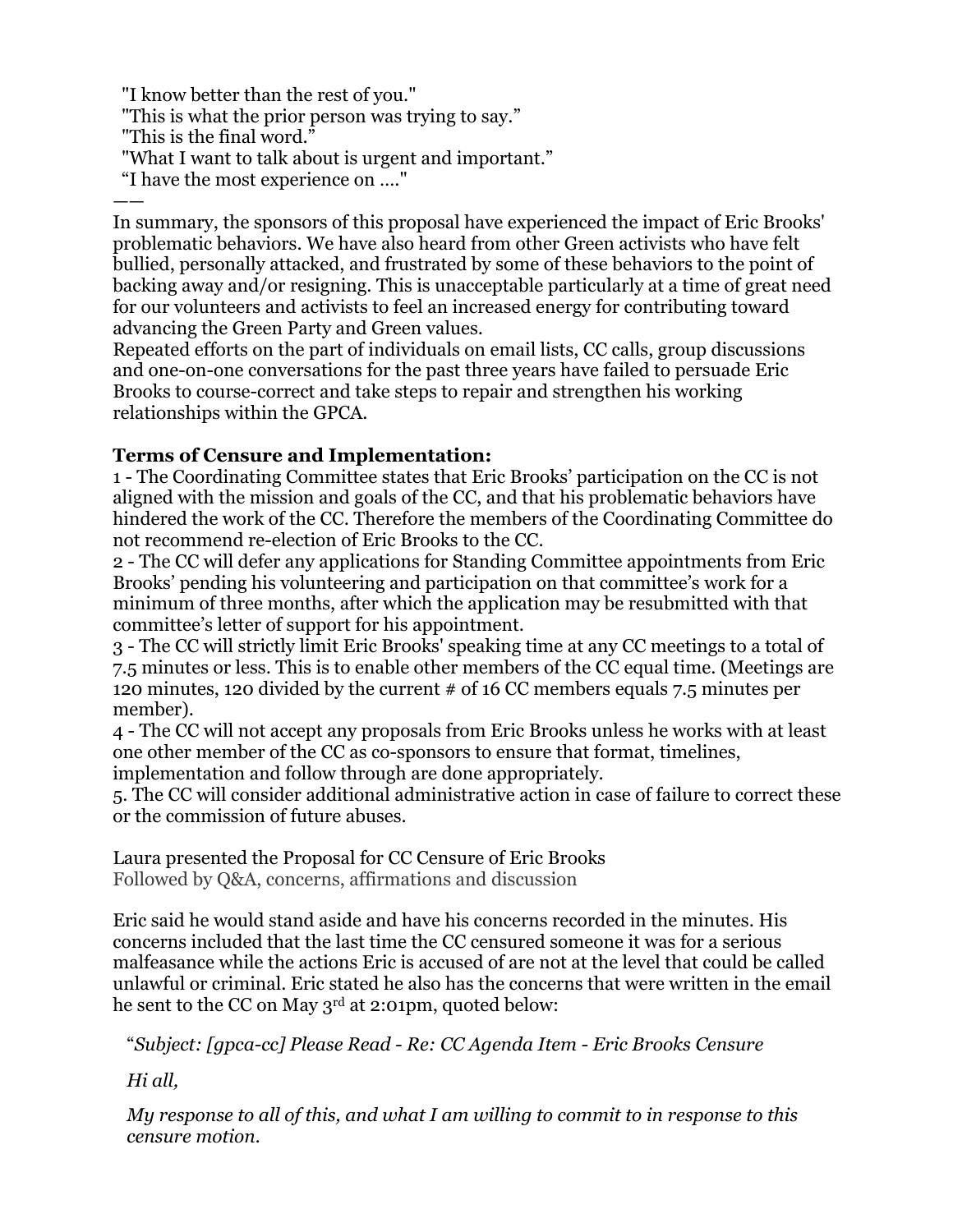*Please take time to read this because there is no way that I will be given enough time in the meeting tonight to express all of this. (one page)*

*First, many of the problems listed below with regard to following better meeting processes look fine, I'm good with agreeing to them. And, they are warranted, not just for me, but for many CC members who similarly and regularly make autonomous proposals less than a week before CC meetings, and/or likewise talk far too long on CC items, and often talk down to others disrespectfully. A lot of other members do these things frequently, and yet they have not been mentioned. Besides my agreeing to terms about meetings themselves, a lot of these problems could also be solved by having good facilitation, vibes watching, and timekeeping (all of which have been sorely lacking - we all need to do much better on this). In my own case the fact that I am often the timekeeper is problematic because as timekeeper (and as a person who talks a \*lot\*) I can well imagine that I have \*not\* been doing a good job of reigning myself in on my own speaking time. So I am going to step back from time keeping for the CC altogether. Note also however that other timekeepers have not been setting firm individual speaking times either, and we all need to do far better at that - not just myself.*

*One issue that I have with these requirements however, is that some of them seek to get me to essentially back down from having firm views, sticking to them, and not backing down on my positions. We need more of this stick-to-it-iveness in the Green Party, not less. So while I will work harder to stick to my guns on things in ways that will not come across as bullying, I don't believe that there is anything wrong with making firm statements like "We absolutely should not do business with Discord because it silenced and kept from organizing together over 200,000 of its members." The Green Party cannot win any gains if it does not have members who have firm principles, stick to those principles, and use a strong voice with conviction to back them up.*

*Finally, on the issue of how I have and have not treated others in the party. As I've noted before this is very complex and needs to be worked out more collaboratively. I have been watching for the last few years as a very problematic narrative has been built up around me personally that is both fact and fiction mixed together, and some of the fiction is very damaging and has led to me becoming a pariah when it is not warranted.*

*Nearly all of you who are bringing this forward have had moments with me in which I pushed back (sometimes in a bullying and inappropriate way that was not ok) but in moments when I \*first\* felt bullied and disrespected by \*you\*. Conflict takes two people and we need to all acknowledge that. I will commit to doing better in how I react when I feel I am being pushed, but I need you all to give some inner reflection to the fact that things you have done may have been part of the problem.*

*I also need all of you to lay aside citing accusations of 'conflicts', 'bullying', and 'abuse' that you have \*heard\* about from others \*with no proof backing up those accusations at all\* in order to somehow piece together a narrative of how I interact with others. There is, for example, no truth whatsoever in the accusations launched at me by Wanda Jean Lord and Steve Breedlove of 'bullying' and 'abuse'. It did not happen - just as we learned that there was no truth to the accusation that Stephen Zollman somehow left the Green Party because of anything I did.*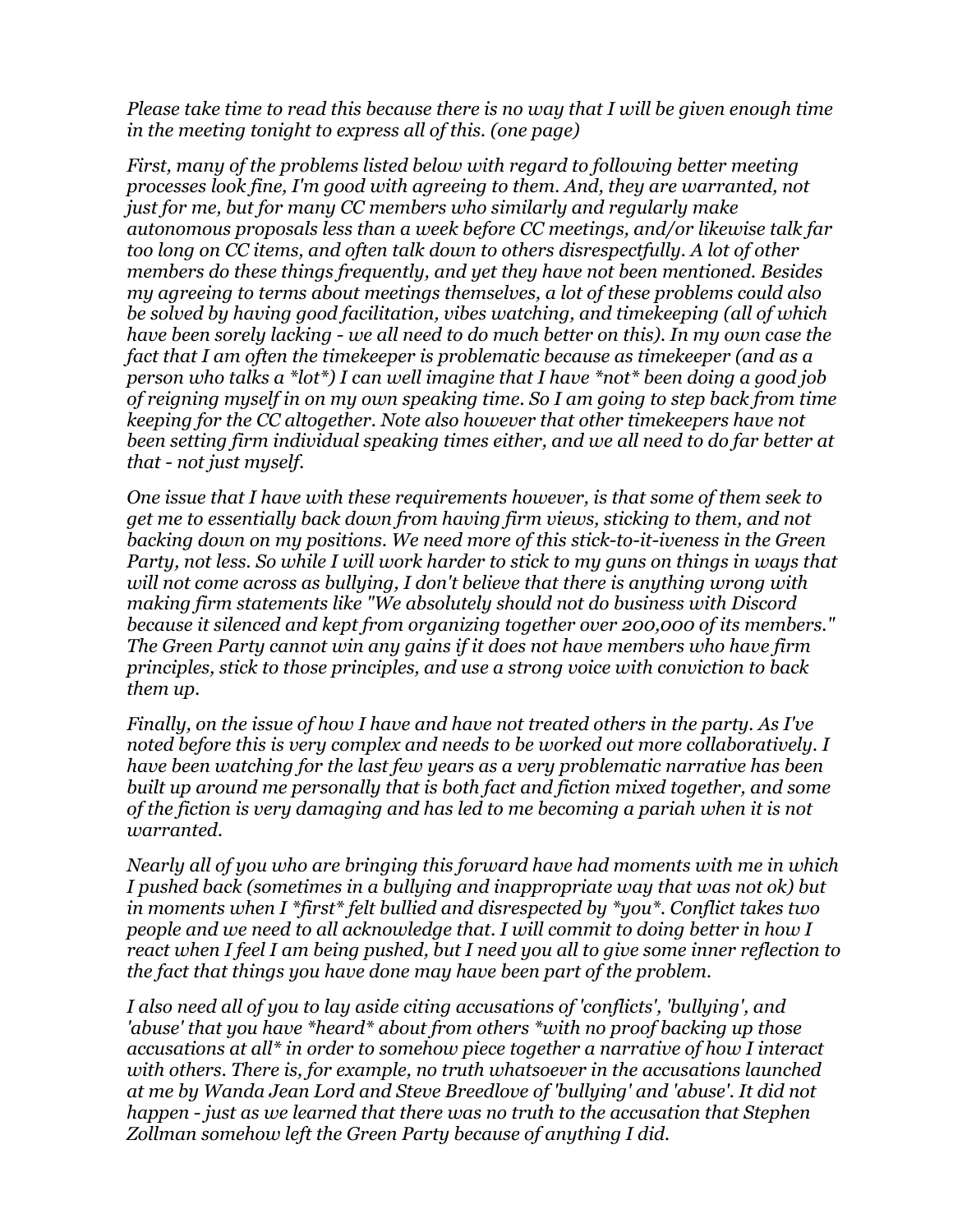*This convolution of false stories mixed in with valid ones has led to me being perceived as some larger than life menace, far worse than how I actually behave in real life. So please rely only on facts that you can see right in front of you, rather than hearsay from others.*

*I have to strongly express, as a victim myself of serious childhood abuse by my stepfather, afterwhich I spent \*years\* in therapy working out my problems from that abuse to become a good person, that being labeled as an 'abuser' by some of you has been both deeply unfair, deeply wrong, and deeply painful.*

*On that note I will conclude by repeating that the CC is dysfunctional, not just because of my own poor communication and crossing the line sometimes, but also because others of you \*often\* do the same, and you are likely not even aware of it. And we are never going to get to full resolution of all this by laying the blame solely on one person. Instead, we need to work with a mediator who can guide us through a safe process in a safe space, in which we can all express ourselves and strive to work better \*together\*.*

*in solidarity Eric Brooks"*

Karen stated she would stand aside. With 2 standing aside, the proposal was **Approved by Consensus**

**-------------------------------** 

#### **(9) Action Item Update - Report on Candidates**

Mimi gave an update on the applications received from candidates for the GPUS Delegation and for candidates for the CC.

There are 12 seats on the CC open for this election (at least 6 women are to be elected) and there are 17 candidates running (8 of the candidates are women).

There are 9 Delegates and 8 Alternate Delegates to be elected for the CA Delegation to GPUS. There are around 11 candidates for Delegates and around 10 candidates for Alternate Delegates. One current Delegate with a term extending to 2022 sent in applications to run for Delegate and Alternate Delegate. Someone will contact that Delegate and Mimi will report back.

**-------------------------------**

Meeting Adjourned at 8:49pm

**-------------------------------**

#### **APPENDICES**

### **APPENDIX A -** *Clearinghouse/GROW NOTES - Tues, April 13, 7:30*

1. Roll Call & Facilitators Clearinghouse**:** Nassim Nouri (Santa Clara), Mica Daniel (Alameda) (CH Cocoordinators and call TIMEKEEPERS)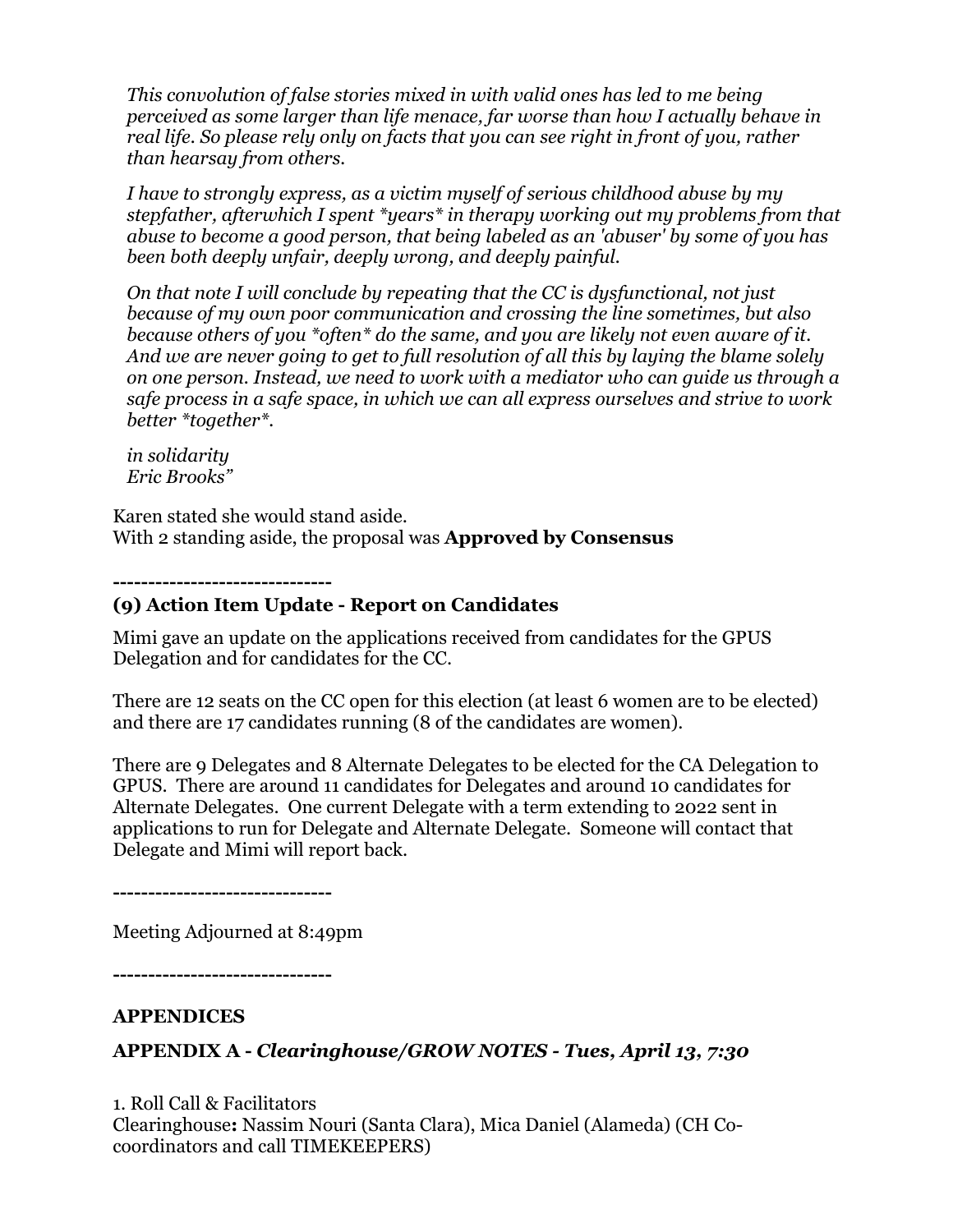#### **GROW/Grassroots Organizing Working Group:** Laura Wells (GROW Co-

coordinator, Alameda, NOTE-TAKER), Barry Hermanson (San Francisco, FACILITATOR), Richard Gomez (Fresno), Rick Greenblatt (San Diego)

#### **2. Zoom or Conference Calls?**

Decided to stay with conference calls for now. If someone would like to present something on-screen and tells us in advance, we can switch to zoom. We could use Santa Clara County's zoom account.

#### **3. GROW sponsoring EcoSocialism platform amendment**

Talked about whether it should start with what we reject, or start with what we want; about the length of the text on the landing page; and about community economics. GROW decided to be one of the sponsors to place this amendment on the agenda of the June 19-20, 2021General Assembly.

**4. Greens want you back!** Regarding people who were registered Green before but not now, Rick sent out 5,000 emails with an open rate of 40% and a click rate of about 1- 2%, and he received some email replies. He has 15,000 to go, and is coordinating with Alameda County on its project to reach out to local Greens.

**5. Clearinghouse project - Improved Medicare for All - AB 1400.** Got a media release drafted, with graphics, emailed it to 114 media contacts with a 26% open rate; and to 8,500 Greens with about 17% open rate.

#### **6. Clearinghouse project of thank you notes for donations.**

Mica and Barry are working on it, with Barry having received a nice one from Mica. ...

**7. Next conference call.** Second Tuesday, May 11, 2021, 7:30 pm.

**8. Adjourned** at 8:45 pm ---------------------------------------

### **APPENDIX B - Minutes of the Finance Committee, April 22, 2021**

Present were: Mica Daniel, Facilitator, Justin Richardson, Treasurer, Frank Lambert, Notetaker

1. Agenda - Approved by consensus.

2. - John Schmitt resigned from the CC, the Finance Committee, and as co-co of the Fundraising committee.

3 - The March Minutes was approved by consensus.

4. - Ruscal C. paid part of the fine to the State from his credit card, over the phone. Justin and Ruscal arediscussing a way to reimburse Ruscal.

5 - Announcement! - Justin R. has an official email address to use for Green Party correspondence.

6. Discussion: regarding what Finance can do regarding Fundraising until we get that Committee functional. We are already short of members on the Finance committee but Frank Lambert will draft a fundraising letter for approval. Our intent is not to take over the Fundraising but try to provide a platform for the next Fundraiser Coordinator.

8. The next Finance Committee Meeting will be on Thursday, May 27, at 6:30 pm. Frank Lambert, April 22, 2021, Recording Secretary

-------------------------------------

# **APPENDIX C - Coordinating Committee Internal Procedures**

(Last amended and approved 4/4/21)

### **Table of Contents**

Article I. Coordinators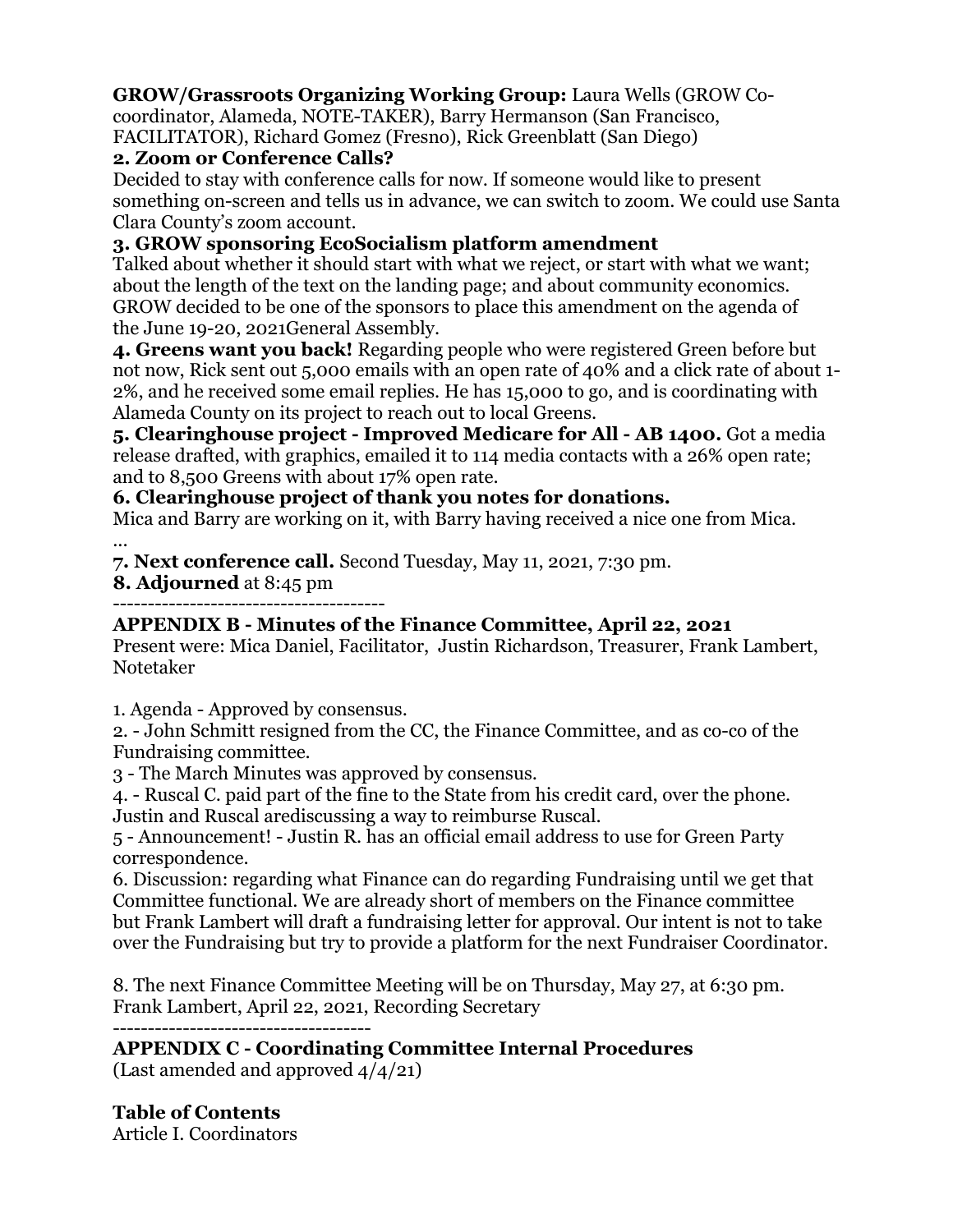Article II. Work Plan and Long-Term Agenda Planning Article III. Meetings Article IV. On-Line Proposals Article V. Appointments to Standing Committees and CC liaisons Article VI. Appointments of CC Liaisons for Standing Committees and Working Groups Article VII. Sub-Committee Article VIII. GPCA General Assemblies and Gatherings

#### **Article I: Coordinators**

1-1: Selection, term and vacancy

1-1.1 Selection - As per the GPCA Bylaws Section on Coordinators, all GPCA Standing Committees shall have two Coordinators, including the Coordinating Committee (CC). This Article establishes that for the CC, there shall be one female and another of any gender or sex Coordinator and in a supporting role, one female Alternate Coordinator and another of any gender or sex.

1-1.2 Term - Coordinators and alternates shall serve two-year terms, with no term limits. Terms shall run from February of odd-numbered years for the female Coordinator and female Alternate, and from February in even-numbered years for the other Coordinator and Alternate of any gender or sex.

1-1.3 Vacancy - A Coordinator vacancy shall exist when a Coordinator has submitted a written resignation to the CC, is recalled by the CC or the electing body to the CC, is no longer registered Green; or misses three consecutive General Assemblies or regular CC meetings.

1-1.4 In case of a vacancy Alternates do not permanently assume the position of Coordinator. Rather, the corresponding Alternate fulfills the duties and authority of Coordinator until their term ends, upon which time the nomination process shall be initiated as described in 1-3.

1-2: Duties and Authority

The Coordinators and Alternate Coordinators shall work collaboratively to facilitate the CC's work and to meet their duties and responsibilities, including to:

1-2.1 Ensure that CC actions are in accordance with GPCA Bylaws and Rules and Procedures, and the CC Internal Procedures;

1-2.2 Draft agendas for CC meetings, ensure meetings are held as scheduled, and facilitate CC on- line voting;

1-2.3 Administer and monitor the CC email list to maintain an accurate CC roster and promote effective communication and working decorum among members.

1-2.4 Respond to general external and internal inquiries directed to the CC,

1-2.5 Provide welcome and orientation to new CC members and address their questions regarding policies, rules and procedures.

1-2.6 Conduct new delegate orientation at GPCA plenaries;

1-2.7 Communicate on behalf of the CC with the GPCA Liaison to the Secretary of State, GPCA

Spokespersons and the Coordinators of Standing Committees and Working Groups; 1-2.8 Ensure CC members and GPCA Committees and Working Groups complete tasks and actions approved by the CC, such as ensuring the IT Committee updates CC web pages with new information and CC meeting minutes.

1-3: Nominations

1-3.1 Nominations for Coordinators and alternate Coordinators shall open 15 days before the current Coordinators' terms end and announced by posting to the CC email list. Nominations shall be posted to the CC email list and maybe accepted by candidates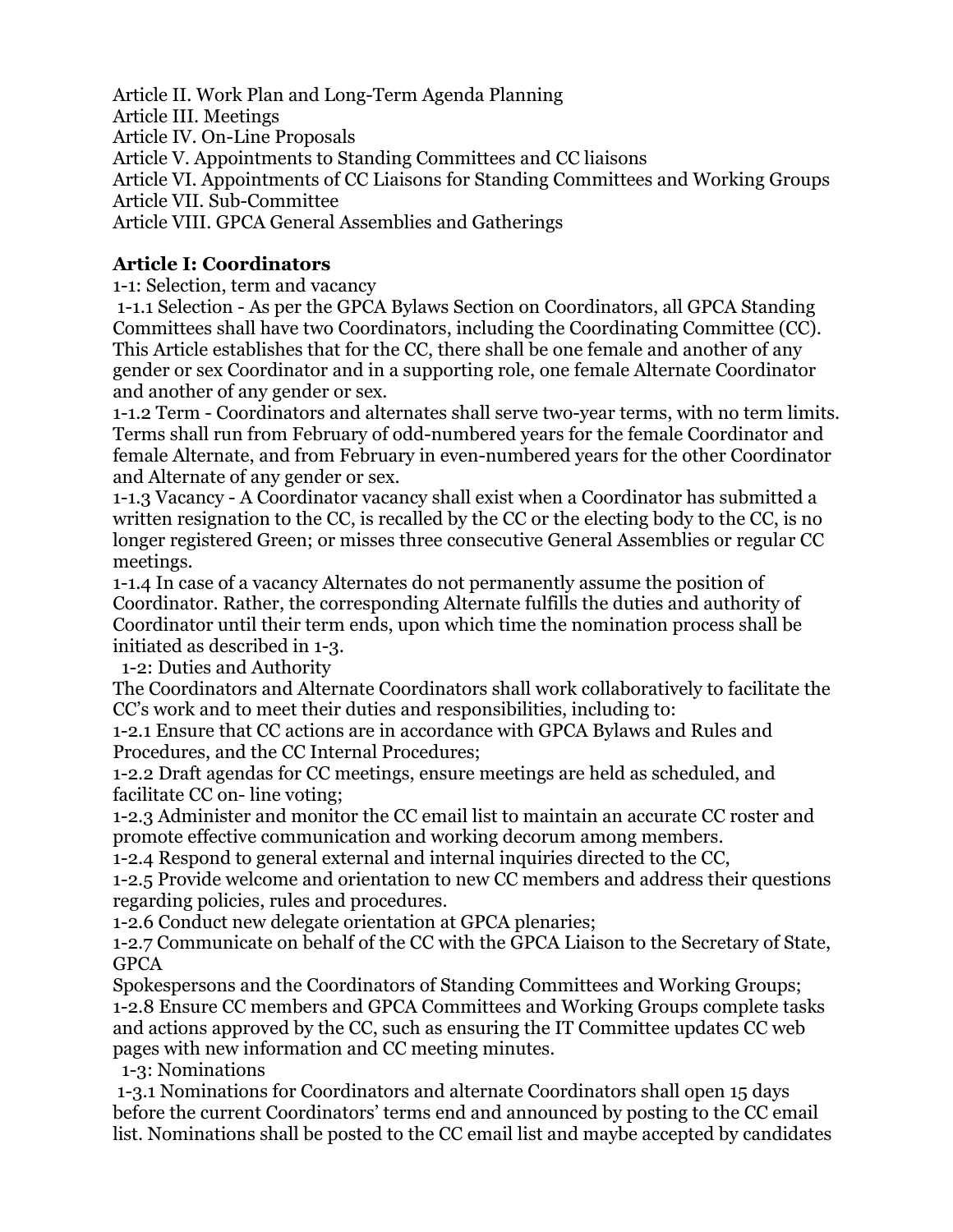through email. Self-nominations shall be accepted when made. Nominations of the same person may be made and accepted for both Coordinator and alternate Coordinator. Nominations shall close at midnight two days before the CC meeting.

1-3.2 Candidates must submit a written candidate statement to the CC email list, no later than two days before the CC meeting. The statement should include a brief biography and a list of relevant experiences and perspective on how the candidate will perform their duties.

1-4: Elections

1-4.3 If there is more than one candidate, each shall make a brief statement, followed by a call for questions and concerns, after which the candidates address concerns.

1-4.1 Coordinators and Alternate Coordinators shall be selected sequentially via a CC meeting at the close of the previous Coordinator's term, via the process described below. 1-4.2 If there is only one candidate, the candidate shall make a brief statement, followed by a CC decision through the consensus process.

run-off voting and shall include a No Other Candidate option. All CC members may cast votes,

Voting shall be by instant

 using the best platform depending to how the meeting is conducted (in-person, by phone, or

video). A candidate receiving a majority of votes cast is considered elected.

### **Article II. Work Plan and Long-Term Agenda Planning**

On an annual basis by the end of August each year, the CC shall prepare: 2-1 A yearly work plan along with any budget requests. 2.2 A draft schedule for the CC meetings

2.3 A Strategic Plan and Calendar to ensure the CC meets its responsibilities. The draft schedule shall guide, but not mandate, individual CC, Standing Committee, and Working Group agenda planning, except when legal or bylaws deadlines must be met.

## **Article III. Meetings 3-1 Meeting Agendas**

3-1.1 Agenda items

Agenda items are accepted from CC member, county Green Parties or Committees and Working Groups. For regularly scheduled CC monthly meetings, agenda items must be sent to the CC email list at least 7 days prior to the meeting.

3-1.2 Late Agenda items

Items sent later than 7 days prior to the CC meeting are considered 'Late Items', and will only be considered for addition to the agenda if they are 'time-sensitive'.

3-1.3 Draft Agenda Approval

A CC meeting draft agenda shall be submitted to the CC email list 6 days prior to the meeting. During the meeting's agenda approval process, meeting roles are assigned, items' order and timing revisions are made, Late Items are considered, and the final agenda is approved by consensus or a majority vote.

3-1.4 Proposal Format

Proposals to the CC shall be submitted in this format as needed: Subject/Title: Co-sponsors: Background and Purpose: Proposal: Implementation/Timeline/Resources: References: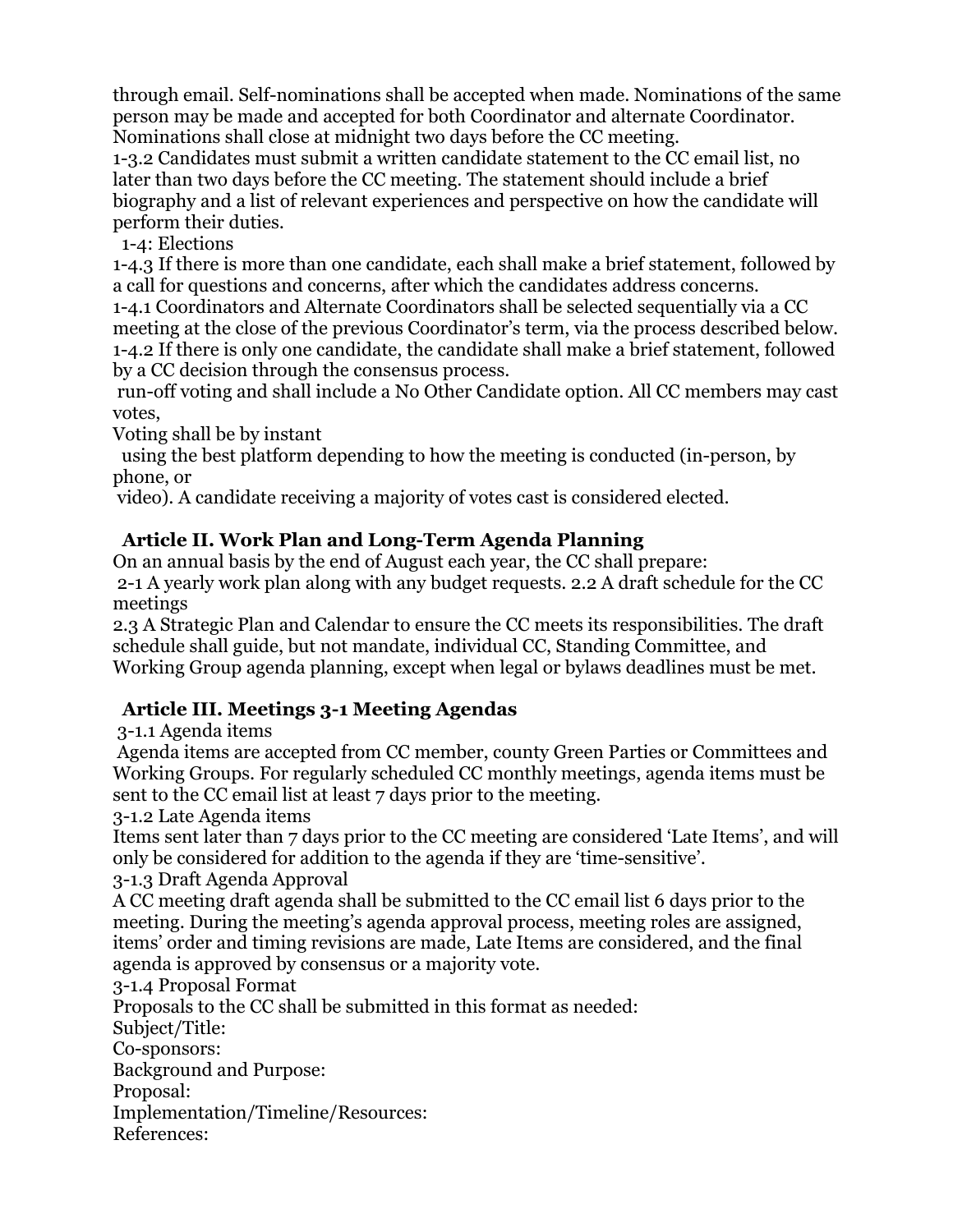3-2 Quorum & Attendance

3-2.1 Quorum for CC meetings shall be a majority of seated members, according to the proposal passed by the General Assembly in October 2009

(http://www.cagreens.org/plenary/archives/agendas/0910proposals.pdf).

3-2.2 CC members shall be considered to have attended a CC meeting if they are present for at least half of the scheduled meeting time, and considered present starting upon announcing themselves as present.

3-2.3 The minutes taker for a CC meeting shall record the time at which roll call has been taken and quorum established (at the beginning of the CC meeting or before a decision item), and shall also clearly record the time of arrival of any CC member who announces their presence after roll call has been taken and quorum has been established.

3-2.4 CC members who join late must announce themselves as present at the meeting prior to any item being presented and discussed in order to be able to vote on that item. The minutes taker shall record if and when a member arriving late has joined in the midst of a decision item making them ineligible to vote on that item. CC members who join late may vote on any items for which they are present during the entire item. 3-3 Consensus and Conduct

3-3.1 Proposal sponsors shall be called upon first by the facilitator to present their proposals. Facilitators shall then call for clarifying questions followed by an opportunity for the sponsor(s) to respond, then call for concerns and affirmations followed by an opportunity for the sponsor(s) to respond.

3-3.2 Once questions have been answered and concerns addressed, the facilitator shall ask whether there are any outstanding concerns. If not, the facilitator shall announce there is consensus. If yes, the facilitator shall ask whether the concerned person(s) are willing to stand aside. If yes, their stated concern will be recorded in the minutes and the facilitator shall announce that there is consensus. If no, the sponsor may ask for a vote or withdraw the proposal. If the proposal goes to a vote, the facilitator shall ask the minutes taker to call the roll. The Facilitator or their designee then calls each CC member for their vote and the minute-taker records the vote and announces the results. 3-3.3 Conduct – CC members shall abide by the following principles:

- We have the right to a safe, respectful, collaborative, and inclusive space devoid of oppression,

bullying or marginalization in any form.

- - We commit to consider the impact of our conduct over our intent.

- We treat others as we expect to be treated; engage in direct and open communication and transparency, share and distribute power equitably, and hold ourselves accountable to each other and the community at large.

- According to our Email Rules of Decorum, we will not engage in discussions that are; personality-based, biased, offensive, prejudicial, dismissive, minimizing,

misrepresentative of another's work, judgmental, repetitive, or off-topic.

3-3.4 Facilitator's role – Facilitators of the CC meetings shall implement the principles in 3-3.3 in the following manner:

- "Course Correct"; stop discussion and address any problematic conduct. Present a reminder of the forgoing principles, call for a member check-in, capture concerns, and allow the person to course correct.

- Ensure that no one dominates discussions immediately, usurps power, claims higher knowledge over others, abuses the tools of consensus decision-making, breaks stack, or uses oppressive practices.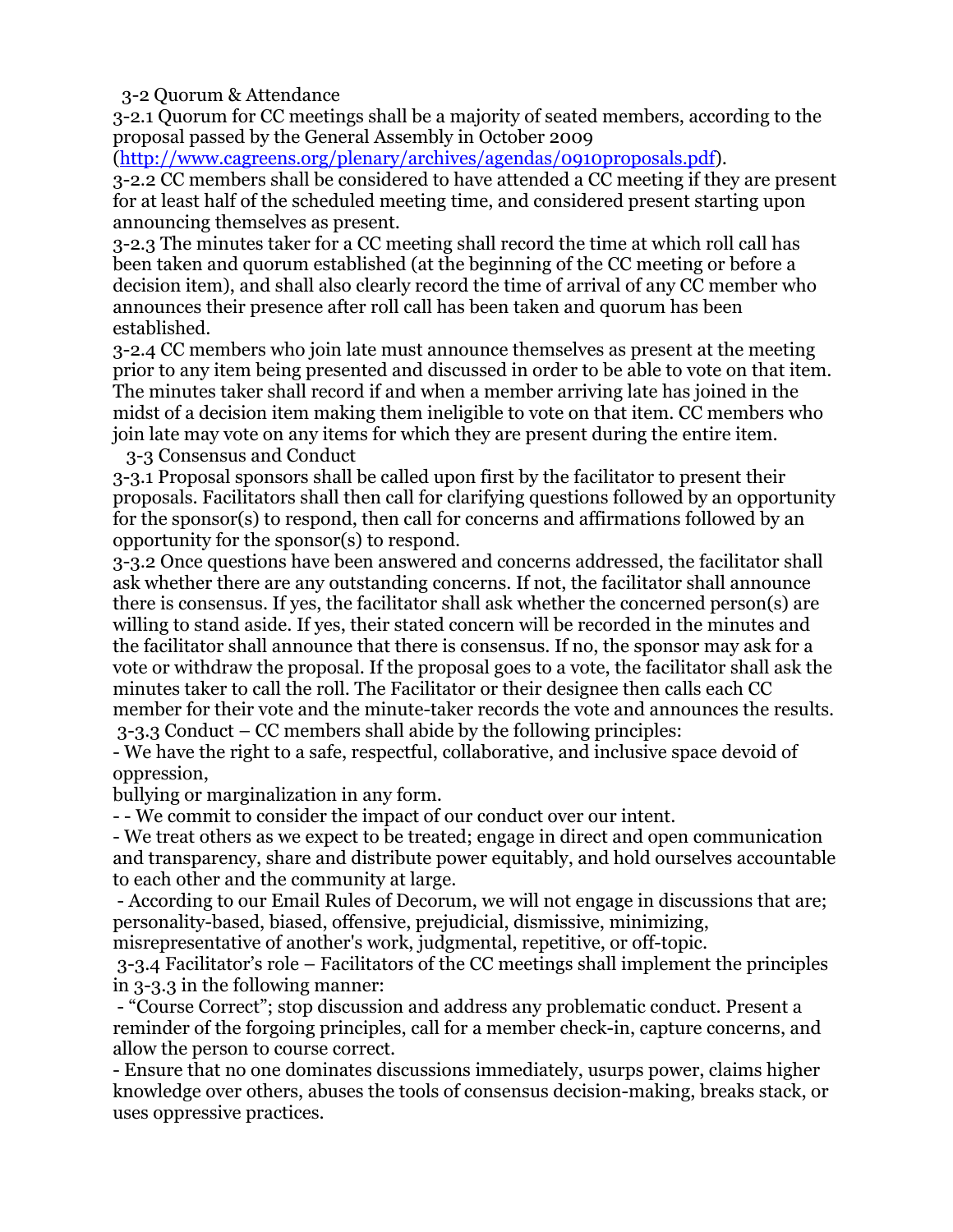- In case of repeated breaking of the principles without appropriate course-correction, stop the discussion and remove member's participation privileges if any of the abovementioned conduct is continued.

3-4 Minutes

3-4.1 The note-taker shall use the agenda as a template to capture minutes of CC meetings which shall consist of the date, time, location (where applicable), members present, absent those who join late or leave the meeting early. Also included are assigned meeting roles, agenda modifications, items heard, decisions-made, (including vote tallies of who voted for, against, abstained, or stood aside), the text of all proposals (including amendments and concerns of those who stood aside), and the monthly reports submitted by GPCA Committees and Working Groups listed under Consent items and included in Appendices.

3-4.2 The note-taker shall submit draft minutes to the CC email list at the latest 10 days prior to the next CC meeting. The CC members may post proposed revisions to the CC email list. The note-taker shall make a good faith effort to incorporate proposed revisions for the most factually accurate minutes before submitting them for approval to the CC.

3-4.3 The CC shall approve previous months' minutes by consensus or a majority vote. 3-4.4 Approved minutes shall be posted to the CC email list and the IT Committee Liaison will ensure the minutes are posted to the public CC minutes webpage.

3-5 Executive Session

3-5.1 The CC shall go into Executive Session for discussions on personnel matters, sensitive legal and financial matters in which the Party itself is involved in actual or, sensitive conversations concerning Green candidates or elected officials, and when dealing with proprietary information of vendors and contractors. No other circumstances are appropriate for Executive Session. Only CC members and invited persons whose participation is necessary to address the agenda item are allowed to participate.

3-5.2 The CC shall refer to an Executive Session parts or all discussions on any proposed items to the CC if it meets the criteria listed in 3-5.1.

3-5.3 Minutes of all Executive Session shall include the time of entering and exiting Executive Session, those present and a general summary of topics discussed, without including specific information precluded under 3-5.1. Decisions made in Executive Session shall be reported in the CC minutes, subject to any legal limitations on disclosure.

### **Article IV. On-Line Proposals**

4-1 Purpose and application

The CC may make on-line decisions about proposals via the process described in this Article. The same standards for quorum and approval threshold apply as with other CC decision. Use of on-line decision- making is restricted to:

4-1.1 When a proposal has been discussed at a regular CC meeting and a decision is made by majority vote or by consensus to put the item to an on-line vote. The CC may direct that the voting period shall begin upon conclusion of the meeting and run through the next two or seven days;

4-1.2 When there is a need for the CC to make certain time-sensitive decisions to meet legal, project, and/or party deadlines, and that decision cannot wait until the next regularly scheduled CC meeting;

 4-1.3 When a proposal has been scheduled as part of the CC's annual Strategic Plan and Calendar schedule, there shall be one week discussion, beginning on a Monday and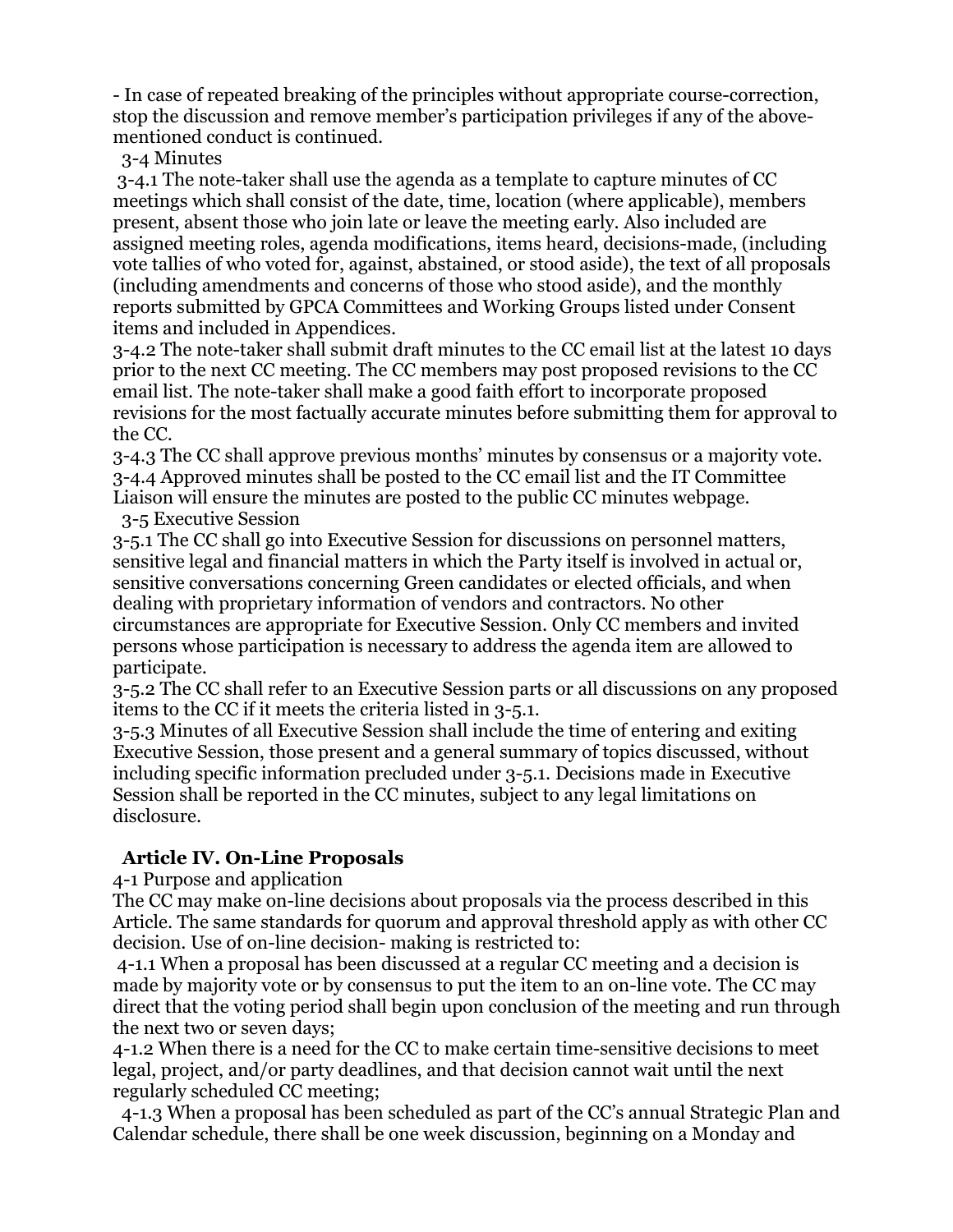ending at midnight on Sunday followed by one week of voting commencing immediately thereafter, ending at midnight the following Sunday.

4-2 Posting

All proposals shall be posted with "ONLINE VOTE: [TITLE]" in the subject header of the email and shall be in the format described in 3-1.3. The email shall clearly state the dates for a two- or seven- day discussion/vote period and the vote close date, such as: VOTING PERIOD STARTS NOW and continues through Friday, May 1, at 10:30 pm. Please vote by replying to this email with your vote of "Yes", "No", or "Abstain". An on-line vote requires a majority of members for quorum and a majority of yes plus no votes for approval.

4-3 Voting and Discussion

The two- or seven-day online period serves as both discussion and voting period. During this time members shall: ask clarifying questions, express concerns and affirmations, hear responses from the sponsors, and vote. During this period amendments may also be offered and considered or the sponsors may choose to withdraw the proposal. 4-4 Vote Reporting

At the conclusion of the voting period, the proposer will tally the online votes and post the results to the CC email list listing who votes yes, no, or abstained on the proposal. The Agenda preparer for the next CC meeting will include all the online proposal details and the results conducted in the last month in the agenda for the next CC meeting.

#### **Article V. Appointments of CC Liaisons for Standing Committees and Working Groups**

GPCA Bylaws outline the CC role in the appointment of CC Liaison (Section 8.1.6). Further details include:

5-1 Duties – According to GPCA Bylaws each committee and working group shall be assigned a CC Liaison, who will serve as the Committee Coordinators and a voting, exofficio member of that committee or working group. The Liaison responsibilities are to: 5-1.1 Facilitate communications between the committee or working group and the CC. 5-1.2 Post monthly meeting reports on the committee or working group's work to the CC email list for inclusion in the CC minutes, at least seven days prior to each CC meeting. The report should include the dates and times of the meeting, list of present and absent members, any major decisions, status of work on CC action items, progress and major accomplishments, and the date and time of the next meeting;

5-1.3 Bring to the CC any issues of concern such as challenges or obstacles hindering the committee or working group's function.

5-1.4 Provide feedback on applications for committee appointments.

5-2 Appointment and Terms

The CC shall fill open Liaison seats on an annual basis and/or whenever vacancies occur at a regularly scheduled CC meeting to two-year terms or for as long as they serve on the CC. If there is only one candidate for Liaison, the CC shall first test for consensus. If consensus is reached, the candidate shall be considered appointed, if not, the Liaison is appointed by a simple majority a vote. The Liaison position shall be considered vacant upon the Liaison's term or their CC term ending. There are no term limits on the Liaison position.

### **Article VI. Appointments to Standing Committees**

GPCA Bylaws outline the CC role in Committee and Working Group Appointments (Section 8 and 9). Further details include: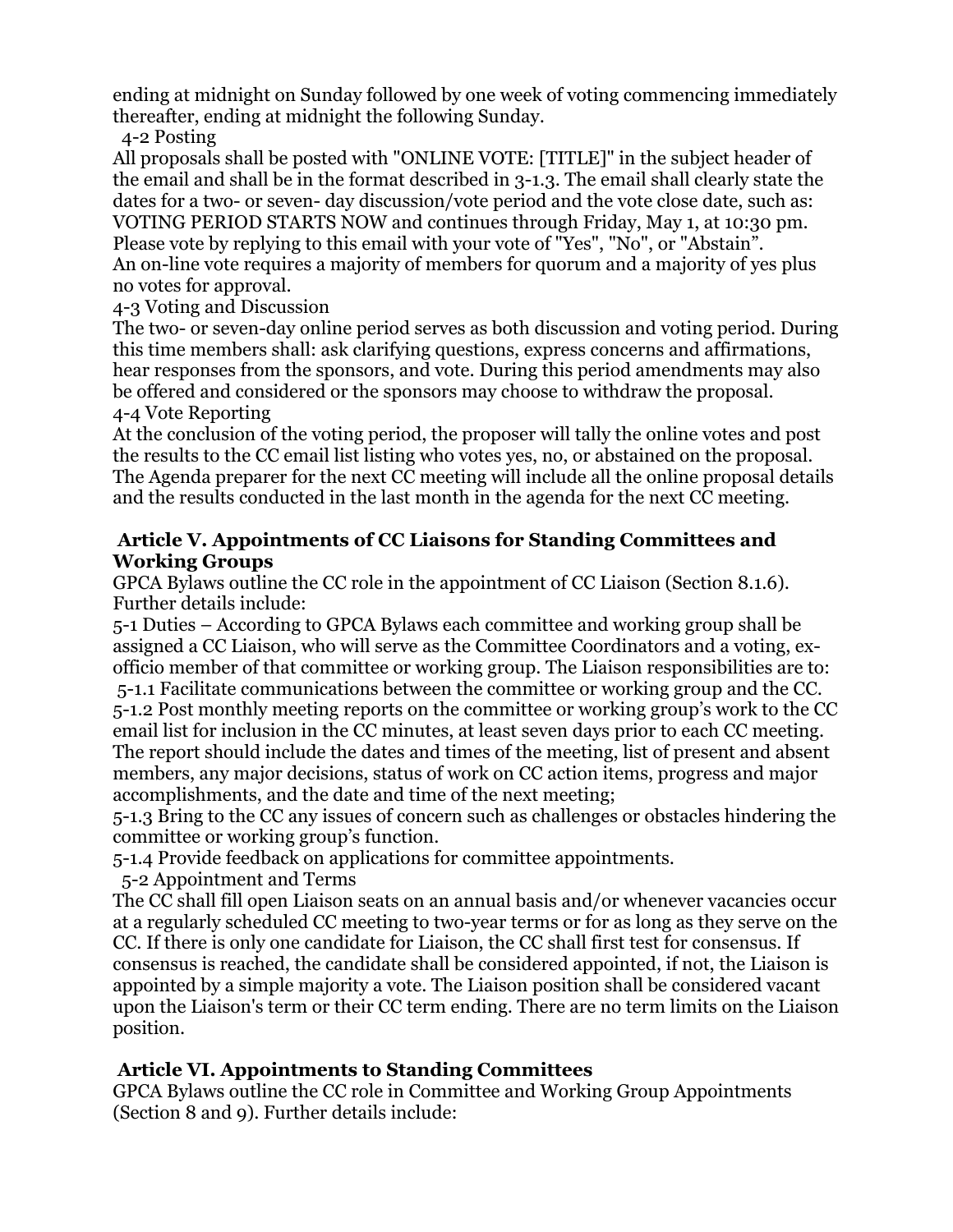6-1 Criteria for appointment - When considering appointments to standing committees the CC shall consider: candidate's biography and statement, candidate's working knowledge of GPCA bylaws and procedures, candidate's skill set relevant to the Committee's mandate, compliance with the committee's internal procedures (if any), input and nominations by the CC and standing committee Coordinators, liaison and membership.

6-2 Appointment - If there are as many or fewer candidates than open Committee seats, the CC shall first test for consensus on the full list of candidates. If consensus exists, then all candidates shall be appointed. If there are more candidates than open seats or if there is not consensus, each candidate shall be considered individually. If consensus is not reached on any individual candidate, there shall be a call for a vote to be conducted with a  $2/3$  threshold.

#### **Article VII. Subcommittees**

When needed for addressing specific issues or completing specific projects, the CC may decide to form temporary and ad-hoc sub-committees, other than those listed below. 7-1 Strategy Sub-Committee

7-1.1 Duties - The Strategy Sub-Committee is charged with facilitating the CC's role in GPCA Strategic Plan, including to:

7-1.1.1 Plan and Facilitate an annual General Assembly strategic retreat, including a review of the draft Strategic plan (calendar);

7-1.1.2 Annually prepare a draft two-year Strategic plan (calendar) for the GPCA by using the individual work plans from the Working Groups and Standing Committees (as described in GPUS Bylaws 11.2 Work Plan), relevant information regarding election cycles and other deadlines affecting the GPCA from the state of California and the U.S. Government, internal deadlines of the GPCA, and deadlines of the Green Party of the United States affecting the GPCA;

7-1.1.3 Propose a draft two-year Strategic plan (calendar) for approval by the General Assembly at the same time of budget approval.

7-1.2 Membership - The Strategy Sub-Committee shall made of six members appointed by the CC, each serving two year terms, with three members appointed each year and appointments to occur in the third quarter of each year.

7-1.3 Appointment - If there are as many or fewer candidates than open seats, the CC shall first test for consensus on the full list of candidates. If consensus exists, all candidates shall be appointed. Without consensus, or when there are more candidates than open seats, candidates shall be appointed by ranked choice voting, per GPCA Bylaws 7-1.8.

### **Article VIII. GPCA General Assemblies and Gatherings**

8-1 Attendance at GPCA General Assemblies

GPCA General Assemblies shall be open to County Delegates, Party Officers, members of the Coordinating Committee, Coordinators of Standing Committees and Working Groups. Space- permitting, all other members of the Green Party of California are also able to attend.

The only non-party individuals who may attend shall be those invited by the Coordinating Committee, either at its own initiative or at the recommendation of other party committees, working groups or county party organizations, for purposes pertinent to the business of the GPCA.

8-2 General Assembly Income and Expenses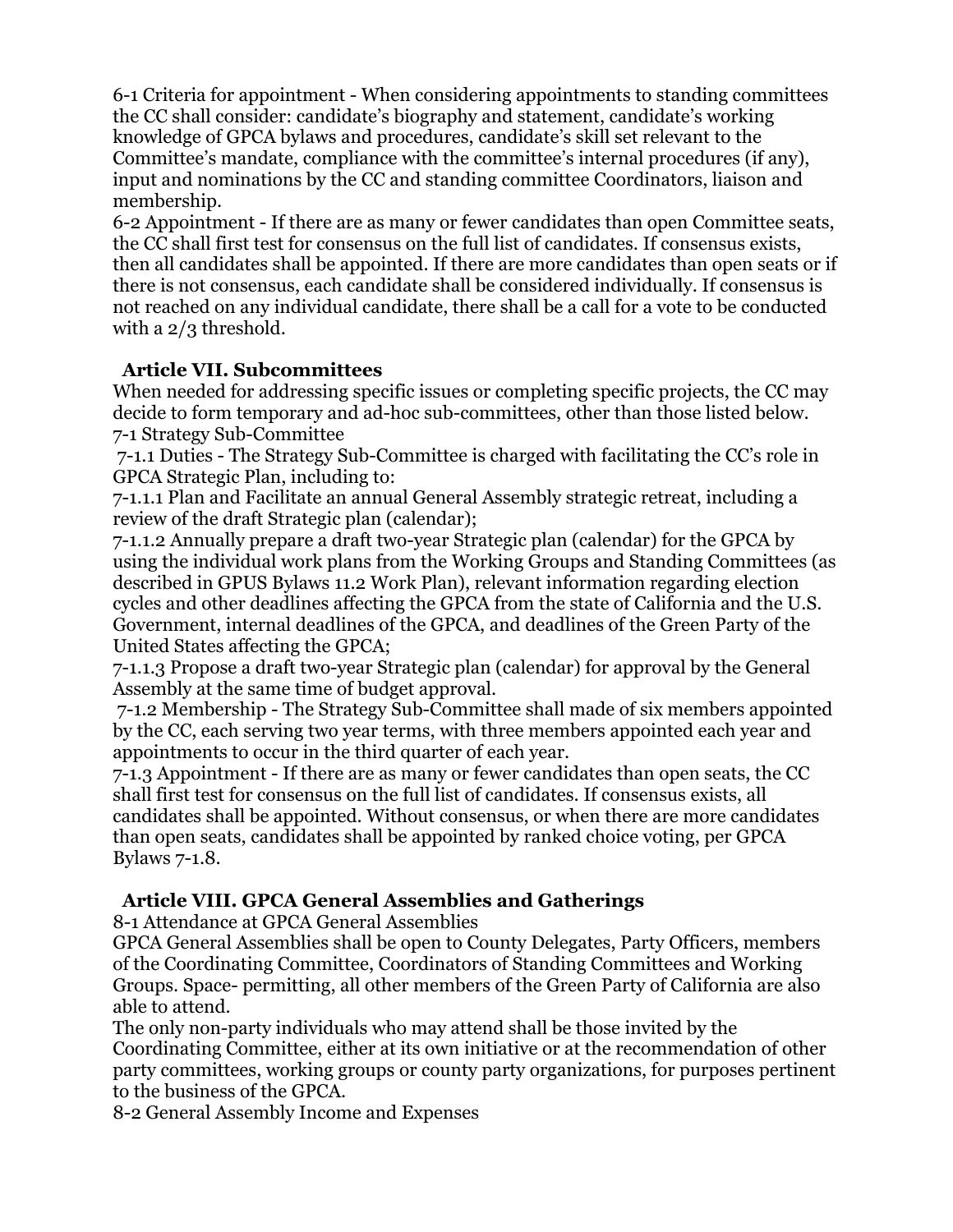All income and expenses associated with GPCA General Assemblies and Gathering shall be reported by the GPCA in its filings with the FPPC.

8-2.1 Expenses All expenses for GPCA General Assemblies and Gatherings, other than those deemed to be petty cash expenses by the State Meeting Planning Committee, shall be paid for by the GPCA and not any County Party or individual

8-2.2 Income - All income generated by GPCA General Assemblies and Gatherings shall be

received either through the GPCA's web site and/or checks written to the GPCA, and shall be deposited in the GPCA's bank accounts. No income shall be received via any County Party or individual's web site nor through any checks or cash to any County Party or individual.

8-2.3 Funds to County Party Hosts - Where funds are to go to County Parties as a result of their expenditures on hosting GPCA General Assemblies and Gatherings, it shall be in the form of a payment from the GPCA to the County Party for services rendered or reimbursements in hosting the meeting. If necessary, such arrangements shall be made by the State Meeting Planning Committee in advance of said General Assemblies and Gatherings.

#### -------------------------------------

#### **APPENDIX D - GPCA Media Committee monthly call - Tuesday, April 13, 5:00 - 6:00 pm**

1. Roll Call, members: Laura Wells (Alameda), Thomas Leavitt (LA County) [Welcome Thomas]

2. Volunteers present: Nassim Nouri (Santa Clara County), Jarred Booth (LA County)

3. Roles: Facilitator Laura, Notetaker Nassim

4. Build and approve agenda – amended and approved

5. Media Release: Laura gave a background on press coverage and media

a. Thomas: are there any independent media contacts we have that are willing to cover us?

i. Jarred: Carl Peterson is a blogger in LA area that covers Green

 ii. Thomas will pull a list together of media outlets that have published Greens before: Counter punch, the Fulcrum, Sacramento Bee, SF Bay View...

b. Press release on AB1400 published 4/7/21 was sent to media list in NB and full contact list of supporters ~8300

i. <https://www.cagreens.org/green-party-california-endorses-assembly-bill-1400>

ii. Nassim has asked Diana about a Media list, and will pass on any list she shares

 iii. Laura will check in with Cres Vellucci to check out PR and tune to share with contacts

iv. Plan distribution to media outlets, social media, etc.

6. **GPCA Podcast** - Jarred Booth (see the proposal below)

a. Proposed a "Green" podcast. Name and branding to follow up by email. Laura asked how does the GP show up on the podcast? Jarred: in each episode we could have a policy section to talk about where GP stands and what we propose.

b. First idea about a podcast was the certification of organic products that may or may not be actually organic, allowed through loopholes. Recommendations: check GPCA platform positions and find out what bills, laws are specific to CA. Second episode will be an interview Laura on her recent delegation trip to Nicaragua

#### 7. **Social Media Platform**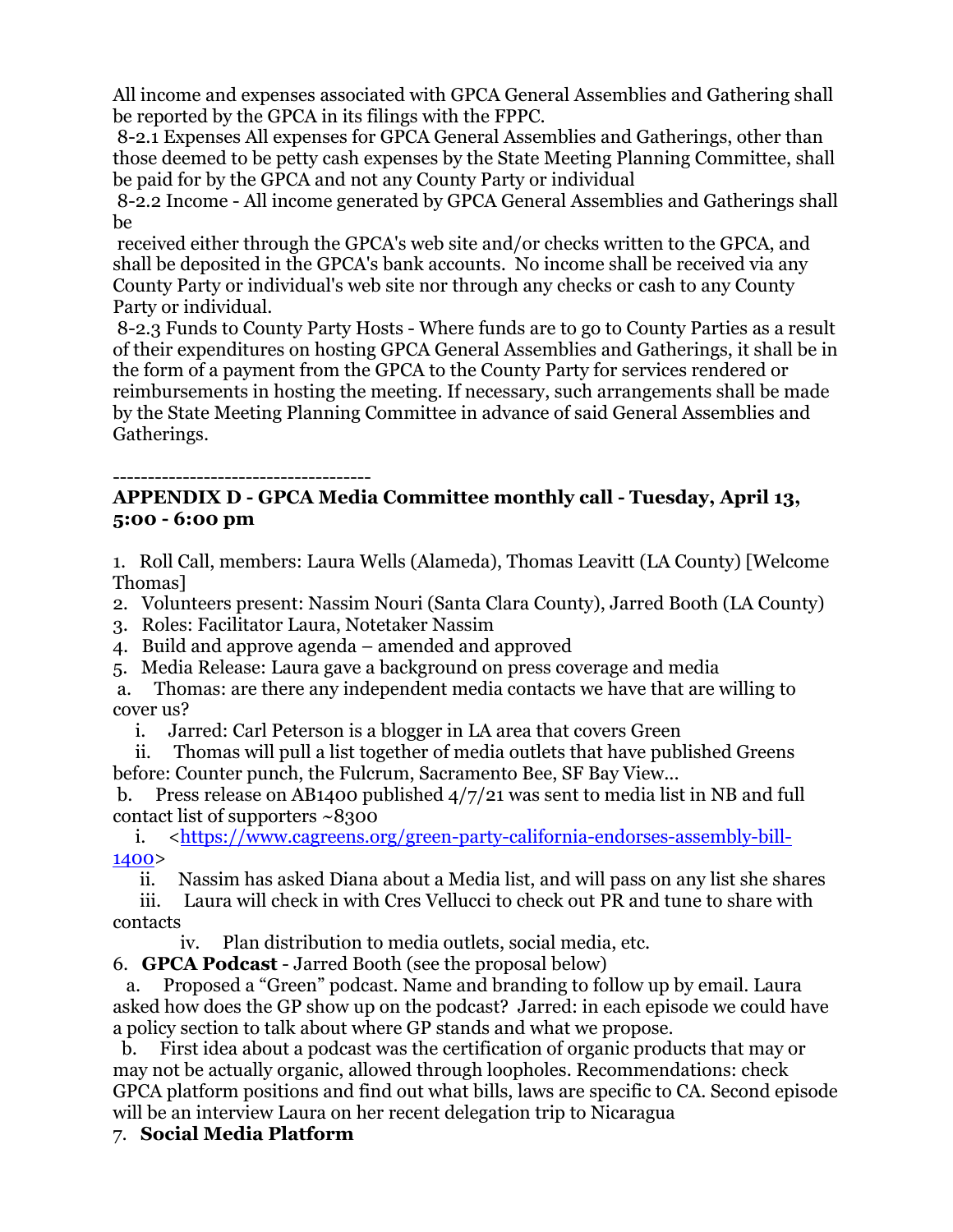Platform list below needs to be filled in by Laura if she has the information (done) with a lot of information still needed for the records, including all passwords. Jarred found 2 different YouTubes. Thomas suggested we remove any unused (active) platforms. Jarred noted Instagram is a great platform with a wide reach for GPCA, and is willing to help populate instagram and also keep up with the YouTube channel.

**Facebook** - Need pw - Admin Diana Brown - Posters Diana Brown, Steve Claassan Page: https://www.facebook.com/cagreens (Many current posts)

Group: https://www.facebook.com/groups/8071416222 (Many current posts) **Twitter** - Need pw - Admin: ??? - Posters: ???

https://twitter.com/gpca (Many current tweets, look like LA, CA and US) **Instagram** - Need pw - Admin: ??? - Posters: ???

https://www.instagram.com/greenpartyofcalifornia/ (1 post, approx 2015) **Flicker** - Need pw - Admin: ??? - Posters: ???

https://www.flickr.com/photos/greenpartyofcalifornia/ (1990s to early 2000s) **YouTube** - Need pw's - Admin: ??? - Posters: ???

Future uploads? Videos of EcoSocialist events co-hosted by GPCA, Jarred's Podcast https://www.youtube.com/watch?v=Af1wEWGrYz0 (Looks like 1 video, ASL GPCA Statement)

https://www.youtube.com/user/cagreens (This link goes to the URL below, ending in LzA)

https://www.youtube.com/channel/UCHjVKBVnwlnOHf35mlpsLzA (17 videos, from 9 years ago to 2 years ago)

8. **Monthly meetings schedule**:

a. Should we switch to zoom or stay with conference calls? General agreement to move to Zoom

b. Is there a better time for everyone? Thomas and Jarred cannot attend Tuesdays 5- 6pm

9. **Next meeting** (if unchanged) May 11, 2021, 5-6pm – Laura will propose possibly Monday 5/17 5-6pm

10. **Adjourned at 6:15**

-------------------------------------

### **APPENDIX E - ERWG Monthly Report**

For the monthly report from ERWG, below are the minutes from ERWG's meeting on April 7th meeting. (Thanks to Caledon Myers for doing these minutes!) Next Meeting of ERWG will be on May 5th at 6:30pm. (1st Wednesday of the Month at 6:30pm) ---------- Electoral Reform Working Group April 7, 2021, 6:30pm Draft Minutes Present: Caledon Myers, Nassim Nouri, Eric Brooks, Charisse Cordero, Michael Feinstein Note: GPCA rules regarding Working Groups define voting members as anyone who has attended two meetings within the past two years. Roles -- Facilitator: Caledon, Notetaker: Caledon, Timekeeper: Caledon Proposal Presentation: The California Plan

Highlighted a three step plan to incite major electoral reform in California.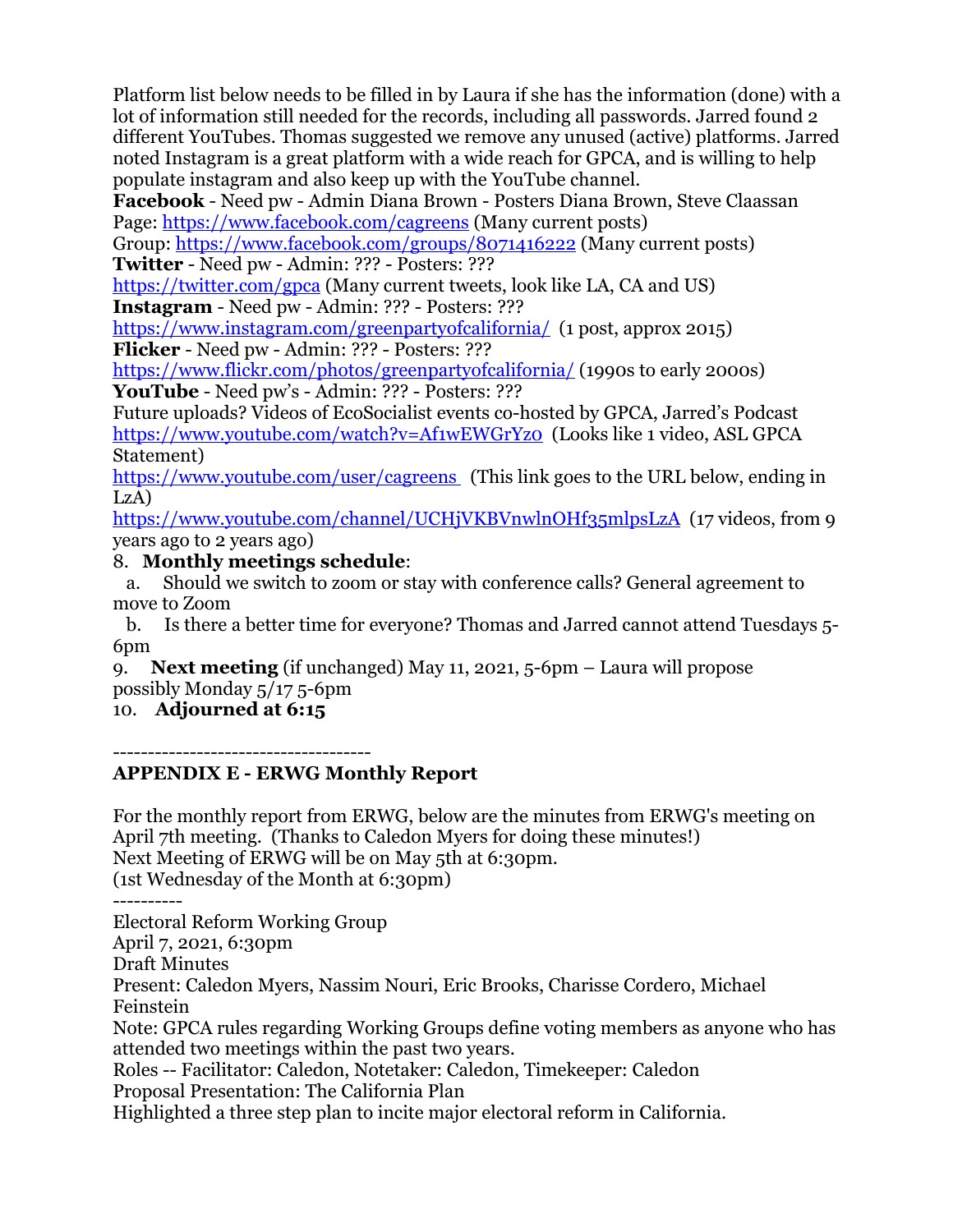1) Build a broad coalition of minor parties, unions, and marginalized communities to specifically focus on electoral reform.

2) Construct a citizen-led ballot initiative that allocates CA government funding to the creation of an expert, nonpartisan commission on electoral design.

3) Hold a follow-up citizen-led ballot initiative that allows the public to vote on whether to adopt the alternative electoral design proposed by the commission or maintain the current system.

Unanimously voted yes to present proposal to GA. Voters: Nassim, Eric, Charisse, and Caledon.

Review: ERWG Endorsement of AB20

Briefly summarized efforts to reform California's campaign finance laws through AB20. Working group will vote on endorsement next meeting.

Proposal/ Discussion on Citizen Assembly to discuss electoral alternatives Led by Michael: discussed the merit of creating a citizen's assembly to discuss electoral systems.

Meeting Finished: 8:14 PM

#### ------------------------------------- **APPENDIX F - April 2021 BYLAWS COMMITTEE REPORT**

| Monthly Bylaws Committee Report to the GPCA Coordinating Committee |                                                         |  |
|--------------------------------------------------------------------|---------------------------------------------------------|--|
| From:                                                              | The GPCA ByLaws Committee                               |  |
| To:                                                                | The GPCA Coordinating Committee                         |  |
| Date:                                                              | May 3, 2021                                             |  |
| Submitted By:                                                      | Mimi Newton and James Lauderdale, GPCA ByLaws Committee |  |

Date of the last ByLaws Committee Meeting: Sunday April 11, 2021 Present: Mimi Newton (Marin), James Lauderdale (Los Angeles) Date of the next ByLaws Committee Meeting: Sunday May 9, 2021 at 12:30 pm

Any significant actions the Committee is taking: — We evaluated the Bylaws provisions regarding recall of CC members and discussed the pros and cons.

Continued work by the Bylaws Committee will include:

1. Continued effort to ensure Bylaws on GPCA Website are up to date.

1. We will invite June to our May Bylaws call in order to discuss the Bylaws relating to membership in Working Groups.

-------------------------------------

#### **APPENDIX G - Monthly Committee/Working Group Report to the GPCA Coordinating Committee**

| From: | The GPCA Statewide Candidates SubCommittee |
|-------|--------------------------------------------|
| To:   | The GPCA Coordinating Committee            |
| Date: | May 2, 2021                                |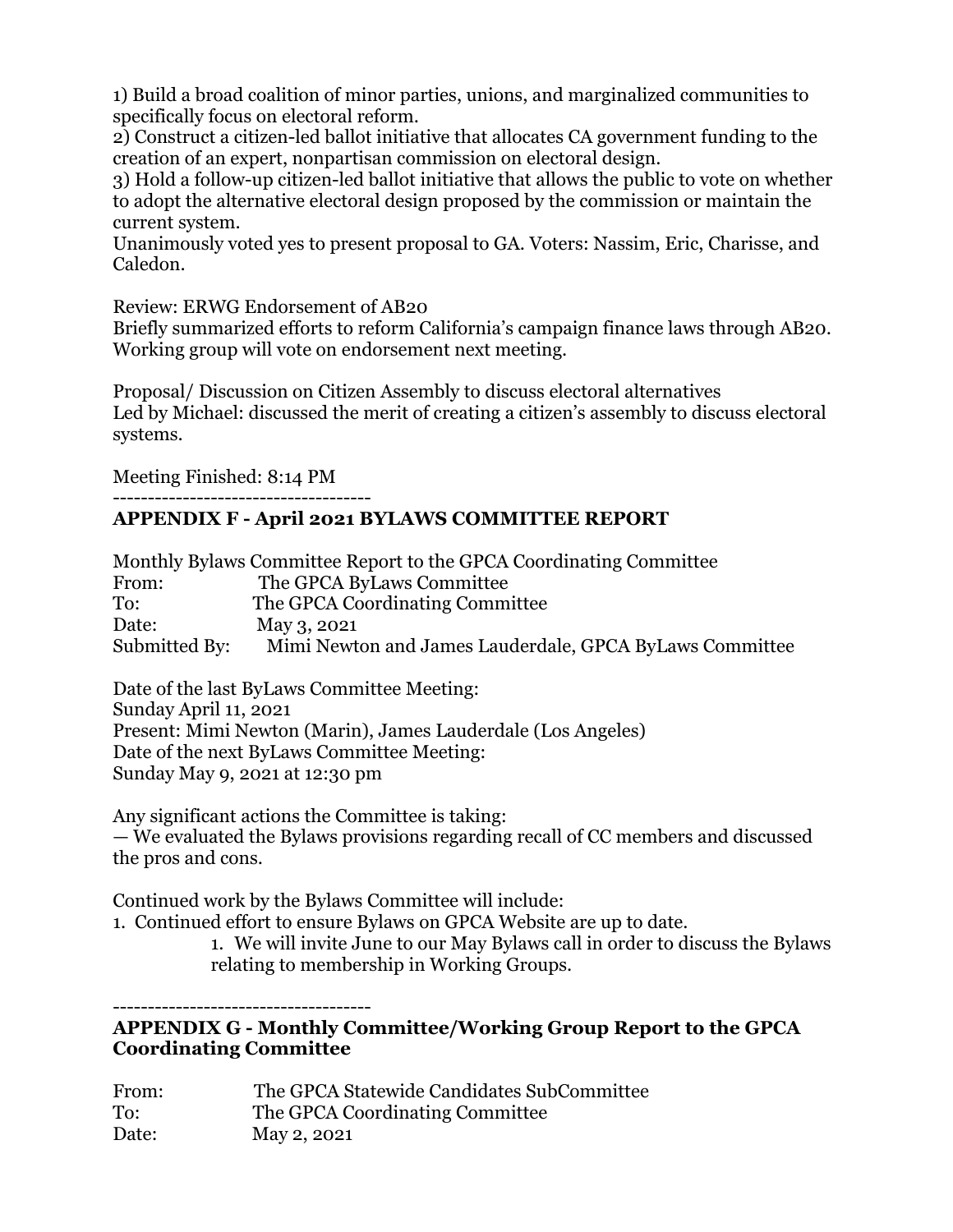Submitted By: Greg Jan

Date of the last Committee/Working Group Meeting:

Saturday, April 22 (Earth Day!), 7 pm

Present: Committee members Steve Breedlove (Butte), Greg Jan, facilitator (Alameda), Jared Laiti (Sacramento), Jake Tonkel (Santa Clara);

Date of the next Committee/Working Group Meeting: Thursday, May 6, 7 pm Any significant actions the Committee/Working Group is taking:

1. We have now met twice with the Peace and Freedom Party and have worked out most of the logistics regarding how we can "split the statewide races" next year (so we won't "take votes from each other"). Both parties will need to identify their candidates early enough this year in order for this idea to become a reality. P&F has currently identified US Senate and Insurance Commissioner candidates, and we have identified a State Controller candidate. (All 3 of these candidates have run for these offices before with their respective parties). At our next meeting late this month we will try to agree on a name for our "joint slate" -- right now "Left Unity slate" is the leading contender, but that's certainly not definite.

2. (2) To help increase the likelihood that Green candidate(s) in at least one of the statewide races will be able to get 2% or more of the vote (the minimum needed to maintain our ballot status), we have now contacted five Californians with relatively high name-recognition (Erin Brockovich, Angela Davis, Danny Glover, Dave Anthony, and Matt Gonzalez) to consider running for Governor, on our slate. None has yet replied back, except for Anthony, who was flattered, and declined, but he said he'd try to think of other people who might possibly run. (Our reply back to Anthony mentioned that we were also looking for candidates for other statewide races). At this point (regarding Governor), we'll probably move on to contacting activists, such as Pennie Opal Plant

3. (3) The IT committee sent out our email message to individual Greens a few weeks ago, asking for suggestions of statewide candidates, and also inviting people to volunteer and donate for the statewide candidate campaigns. A few Greens replied back that they're interested in volunteering (most likely when the campaign begins), and we received one candidate suggestion which we're following up on.

Continued work by the Committee/Working Group will include:

1. We're continuing to go through lists of previous Green candidates and activists to identify good statewide candidate prospects

2. We will also be working on a "Needs Assessment", which will list various "needs" for the GPCA to undertake in order to have the best campaign possible for our statewide candidates. However, our top priority right night is to identify some more good candidates.

3. We are now meeting every other week, on Thursday evenings

-------------------------------------

### **APPENDIX H - GPCA-IT Meeting Minutes - April 18, 2021**

1. Roll call GPCA-IT members: David Bond Co-Co (LAC), Nicole Raglin Co-Co (NC), Audra Walton, CC Liaison' (MC),

Members present: David Bond Co-Co (LAC), Nicole Raglin Co-Co (NC), Audra Walton, CC Liaison' (MC)